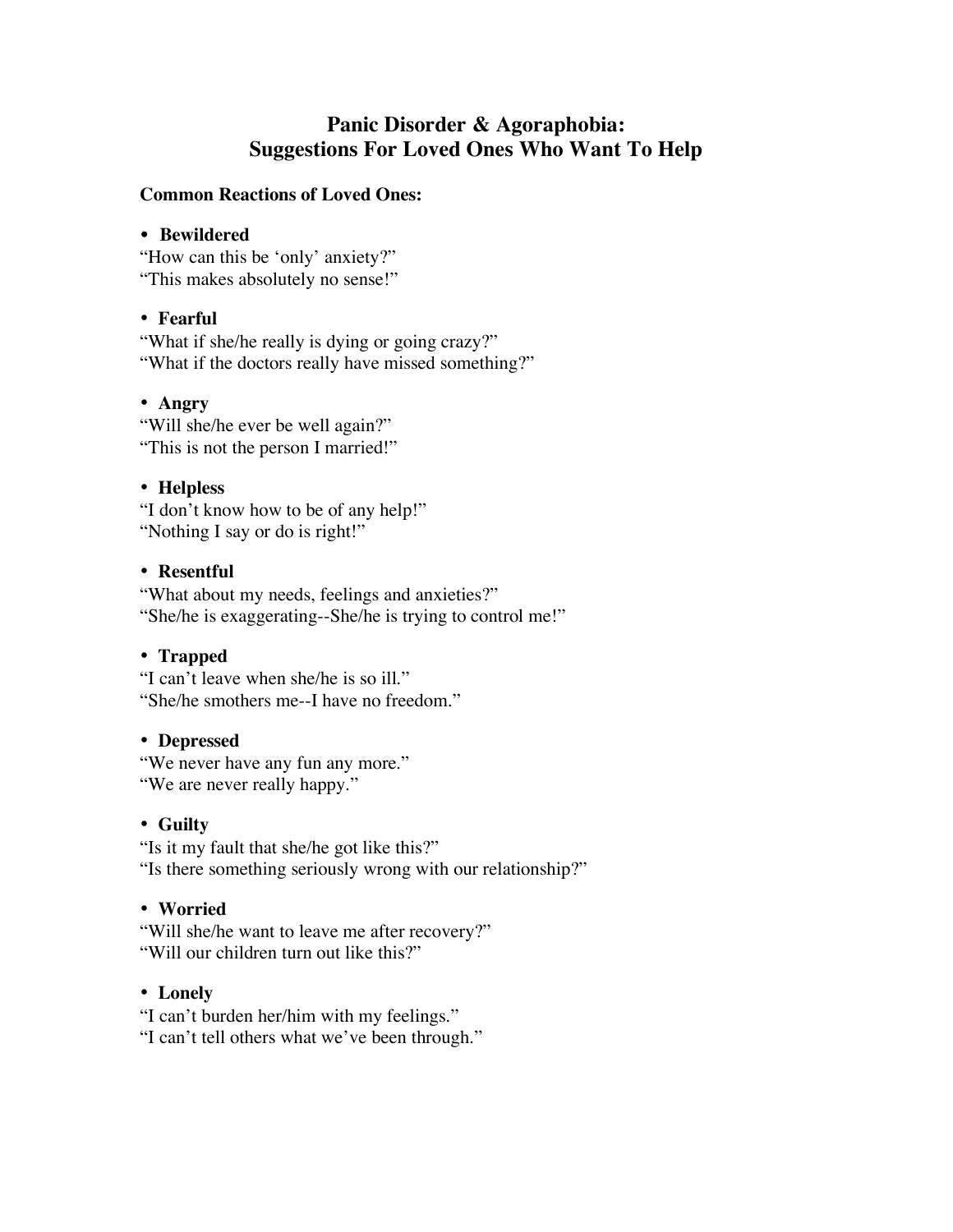**Guidelines for loved ones who want to help:**

| <b>Strive Not to Say:</b>                                                              | <b>Remember to Say:</b>                                   |
|----------------------------------------------------------------------------------------|-----------------------------------------------------------|
| "Relax! Calm down!"                                                                    | "You can do it no matter how you feel."                   |
| "Control yourself!"                                                                    | "Slow down and think of your options."                    |
| "Think of something else!"                                                             | "Tell me what you need now."                              |
| "Do something to distract yourself."                                                   | "Face the fear and it will disappear."                    |
| "Don't be anxious!"                                                                    | "Go ahead and have the panic now--                        |
| "Don't be a coward!"                                                                   | I'm here for you."                                        |
| "You can fight this!"<br>"Let's see if you can do this yet. (test) "Don't anticipate." | "Stay in the here-and-now."                               |
| "Don't be ridiculous!"                                                                 | "Don't add the second fear."                              |
| "You're just being a hypochondriac!"                                                   | "It's not the place, it's the anxious thought."           |
| "Are you okay?" (checking)                                                             | "I know it feels dangerous but it is                      |
| "You have to stay!"                                                                    | not dangerous."                                           |
| "It's no big deal to get anxious--                                                     | "Don't fight it."                                         |
| I get anxious, too!"                                                                   | "Don't what-if."                                          |
| "Don't embarrass me!"<br>2"<br>"When are you going to                                  | "Remember your coping skills."<br>"Breathe low and slow." |
| "What are you going to do next?"                                                       | "I'm proud of you."                                       |
| "Aren't you sick of living this way?"                                                  | "You're courageous."                                      |